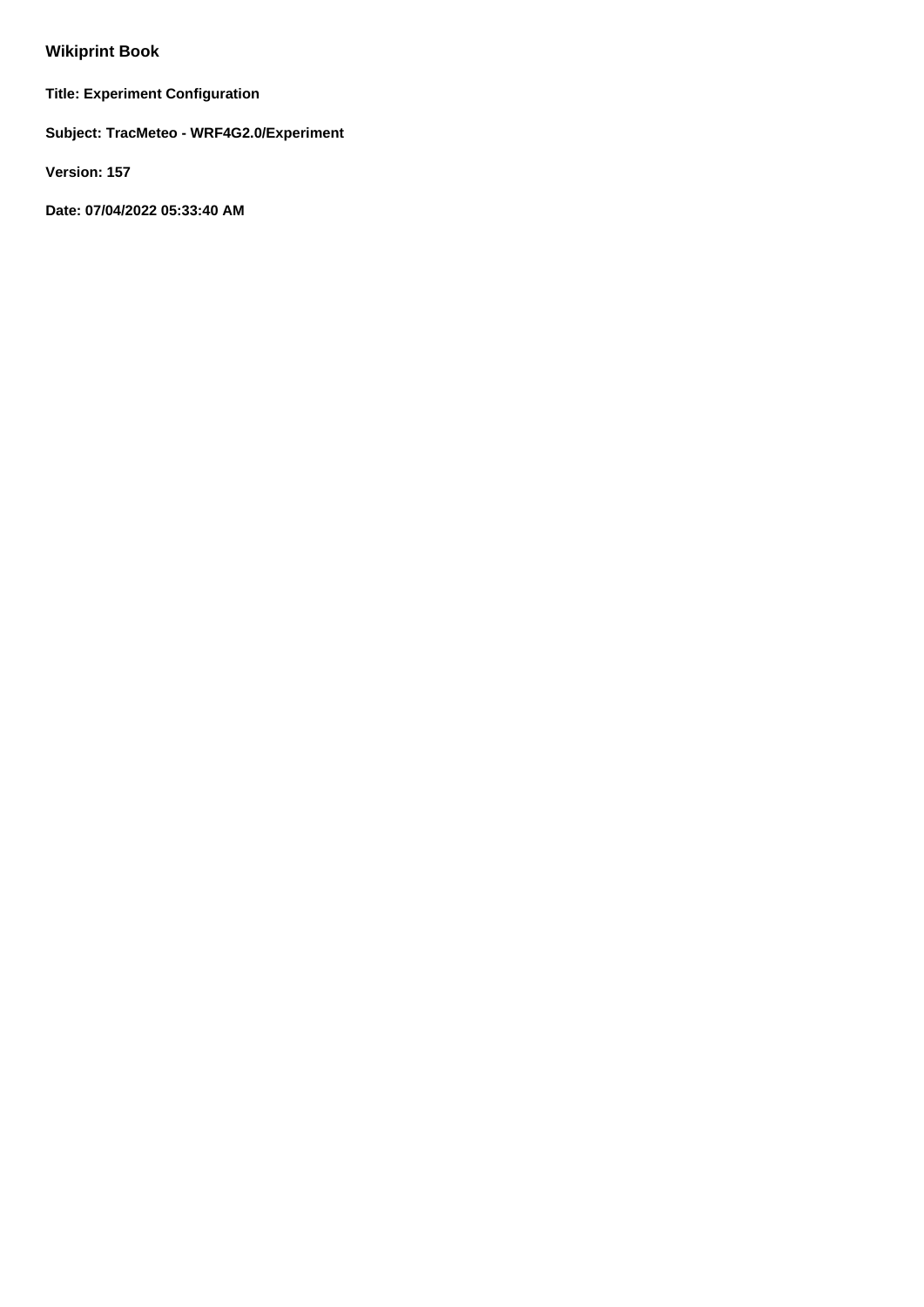# **Table of Contents**

## **Experiment Configuration 3**

Configuration format 3 DEFAULT section 3 **Ensemble section** 4 **4** Resource section 6 and  $\sim$  6 and  $\sim$  6 and  $\sim$  6 and  $\sim$  6 and  $\sim$  6 and  $\sim$  6 and  $\sim$  6 and  $\sim$  6 and  $\sim$  6 and  $\sim$  6 and  $\sim$  6 and  $\sim$  6 and  $\sim$  6 and  $\sim$  6 and  $\sim$  6 and  $\sim$  6 and  $\sim$  6 and  $\sim$  6 and How to create one 6 and 1 and 1 and 1 and 1 and 1 and 1 and 1 and 1 and 1 and 1 and 1 and 1 and 1 and 1 and 1 and 1 and 1 and 1 and 1 and 1 and 1 and 1 and 1 and 1 and 1 and 1 and 1 and 1 and 1 and 1 and 1 and 1 and 1 and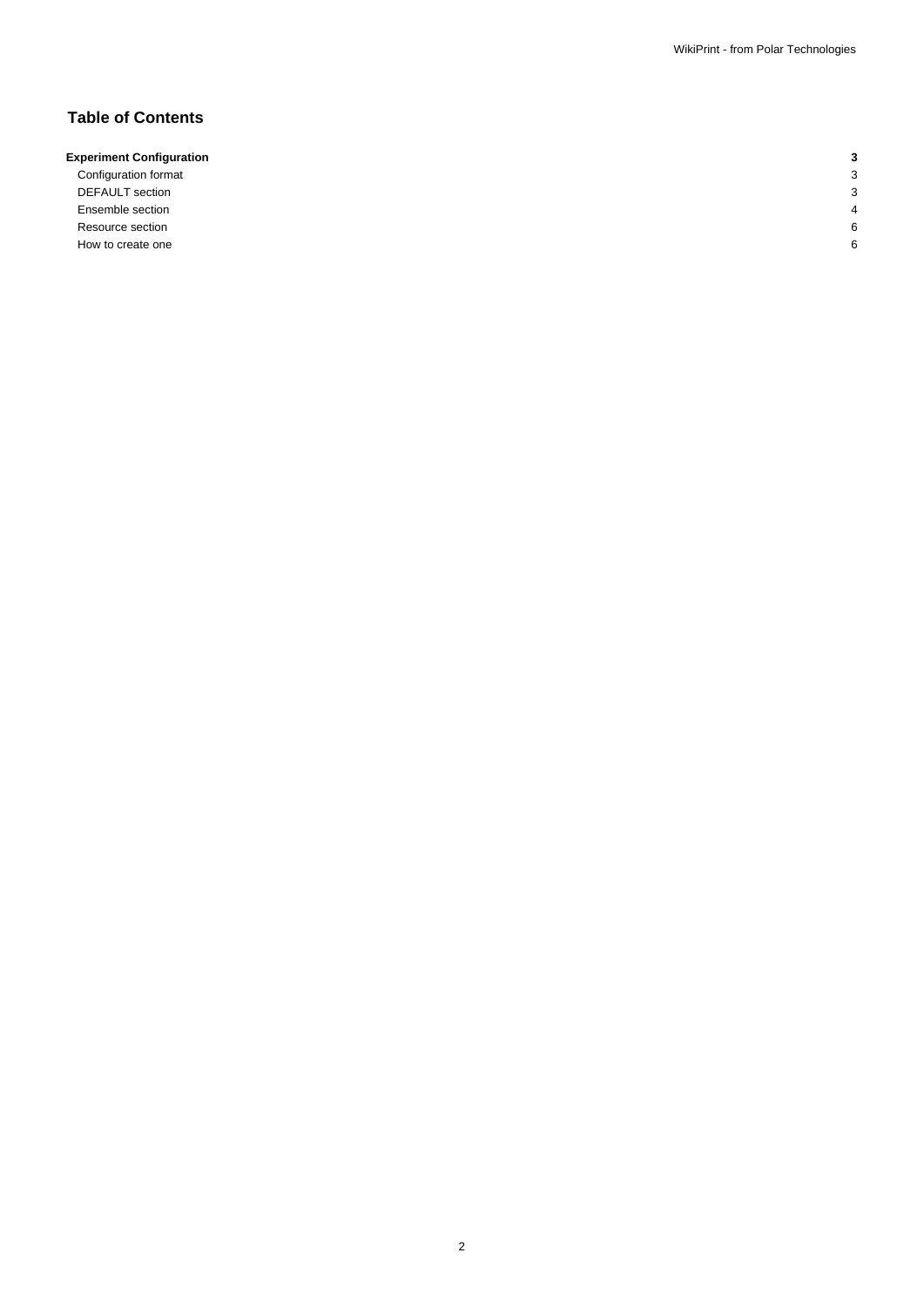### **Experiment Configuration**

In order to design a WRF4G experiment you need to edit a file called experiment.wrf4g. From this file, WRF4G will generate all WRF configuration files required to run the simulations planned for the experiment.

#### **Configuration format**

The configuration experiment file consists of sections, each led by a [section] header, followed by key = value entries. Allowing sections are [DEFAULT], [ensemble/tag] and [resource/resource\_name]. Lines beginning with # are ignored.

#### **DEFAULT section**

The DEFAULT section provides default values for all other sections. And its key values are:

- **name:** Name of the experiment it MUST be unique.
- max\_dom: Number of domains.

**date\_time:** Describe dates for a list of realizations with the following format start\_date | end\_date | chunk\_size | interval | length:

- start date: Beginning of the list of realizations.
- **end\_date:** End of the list of realizations.
- **chunk\_size:** Length (in years, months, days or hours) of a temporal piece of a realization. It means that a wrf-restart will be generated every chunk\_size.
- **interval:** Interval (in years, months, days or hours) between realizations (optional).
- **length:** Length (in years, months, days or hours) of each realization (optional).

Examples:

| date time = 1979-01-01 06:00:00   2010-12-31 18:00:00   36 hours   24 hours   36 hours                                       |
|------------------------------------------------------------------------------------------------------------------------------|
|                                                                                                                              |
|                                                                                                                              |
| date_time = $1979-01-01-06:00:00$   2010-12-31_18:00:00   36 hours   1 days   36 hours                                       |
|                                                                                                                              |
| date time = $2011-08-20-12:00:00$   $2011-08-30-00:00:00$   12 hours<br>2011-09-23 12:00:00   2011-09-29 00:00:00   12 hours |

- **chunk\_restart:** Either yes or no (default value is yes). If you won't create a restart files when a chunk finishes.
- **calendar:** Either standard or no\_leap (default value is standard). Type of calendar to create realizations.
- timestep dxfactor: If present, the time step is computed as dx\*timestep dxfactor, in kilometers. Defaults to 6, as suggested by the WRF team for most applications. Under some circumstances (cfl problems) a lower value may be needed. In any case, the time step is adjusted to the highest value lower than timestep dxfactor times dx fitting evenly in one hour period.
- **np:** Number of processors requested in a parallel job.
- requirements: Requirements for computing resources where the experiment is going to run (for more information see [advanced configuration\)](https://meteo.unican.es/trac/wiki/WRF4G2.0Resources#RequirementExpressionSyntax).
- environment: Experiment environment variables are configuration options for jobs (for more information see [advanced configuration](https://meteo.unican.es/trac/wiki/WRF4G2.0Resources#EnvironmentExpressionSyntax)).
- **clean\_after\_run:** Either yes or no (default value is no), indicating whether or not temporary simulation files should be removed. The maintenance of these files on running place could be desirable for debugging purposes.
- **log\_level:** Indicates the level of the information appended to the log files (default value is INFO). The list of levels available is ERROR, WARNING, INFO and DEBUG.

ulation files should be removed. The maintenance of these files on running place could be desirable for debugging purposes.

- save wps: Either yes or no (default value is no), indicating whether boundary and initial conditions (real.exe output) should be preserved or not. They will be used if the experiment is relaunched again.
- domain\_path: Path of the directory with the information about the domain of the simulations; this is, the files generated by geogrid.exe (nameslit.wps & geo\_em.d[nn].nc)([advanced configuration](https://meteo.unican.es/trac/wiki/WRF4G2.0/WRF4G2.0Paths)).
- **preprocessor:** Name (just the ending [NAME] section in preprocessor.[NAME]) of the necessary pre-processor useful to make the specific input data available for WRF model. Users could not be interested in the permanent WRF-necessary modification of any source of data. With the specification and design of a pre-processor, necessary WRF modifications (e.g.: ASCII to GRIB, variables re-coding, complete input data). Pre-processors are included in \$WRF4G\_DEPLOYMENT\_DIR/repository/apps/preprocessor/.

**preprocessor\_optargs:** Set of values to add extra parameters to the preprocessor script. For instance :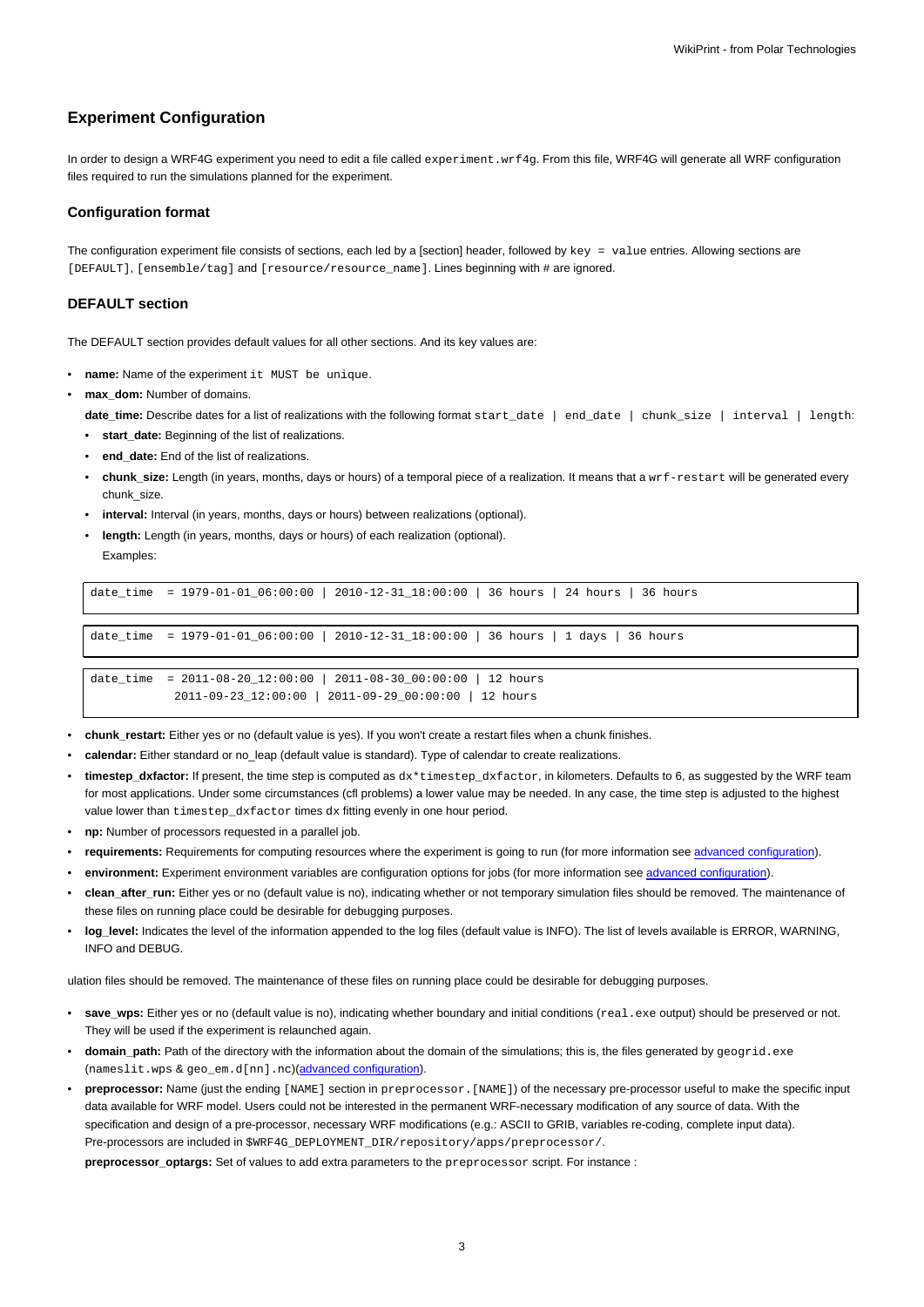- **extdata\_vtable:** Vtable of the ungrib module to be used to decode provided GRIB input data.
- **extdata\_path :** Path to the input data. It must be consistent with the pre-processor design ([advanced configuration\)](https://meteo.unican.es/trac/wiki/WRF4G2.0/WRF4G2.0Paths).
- **extdata\_interval:** Interval of the input data (in seconds). On multiple input data sources use the smallest one.
- **constants\_name:** List of filenames of intermediate-formatted files which contains time-invariant fields used by metgrid.
- **postprocessor:** Users might be interested in the transformation of the WRF output files. A first generic post-process of the output will be automatically carried out if a valid name postprocessor. [NAME] is provided. Post-processors are included under the \$WRF4G\_DEPLOYMENT\_DIR/repository/apps/postprocessor/ directory.

**output\_path:** Path to the output experiment files [\(advanced configuration\)](https://meteo.unican.es/trac/wiki/WRF4G2.0/WRF4G2.0Paths). Under this path you will find the following tree directory :

```
[experiment_name]
`-- [realization_name]
   +-- log ( logs files)
   +-- output ( output WRF files )
   +-- restart ( restart WRF files )
    `-- realout ( real.exe output files )
```
**parallel env:** Tag to configure the parallel execution environment (default value is MPIRUN), which can be POE for IBM's parallel environment, SRUN for SLURM batch system, or MPIRUN for OpenMPI or MPICH. In case you want to write your own parallel configuration, use DUMMY value. With this option you have to indicate the following variables :

parallel run: Command to launch parallel applications. Example:

parallel\_run = mpirun -np 32 -pernode 16 --mca mpi\_paffinity\_alone 1

**parallel\_run\_pernode:** Command to launch one process node for configuration purposes. Example:

parallel\_run\_pernode = mpirun -pernode

#### parallel\_real: Either yes or no (default value is yes), indicating whether the real.exe binary is compiled in serial or parallel mode.

- parallel\_wrf: Either yes or no (default value is yes), indicating whether the wrf.exe binary is compiled in serial or parallel mode. **app:** This is to define applications with the following format tag | type | value [\(advanced configuration\)](https://meteo.unican.es/trac/wiki/WRF4G2.0/WRFAPP):
	- **tag:** Name identifier. wrf\_all\_in\_one tag is a special name that indicates which is a bundle that includes WRFV3 and WPS files, netcdf, ncos cdos and openmpi libraries.
	- **type:** Either bundle or command.
	- **value:** If type is **bundle** indicates the path of the bundle that can have the following formats zip, tar, tar.gz (or tgz), and tar.bz2 (or tbz2). If type is **command**, you can type shell commands to configure netcdf, openmpi or WRF.
- **namelist\_version:** Namelist version to use ( from 3.2 to 3.7.1 ).

namelist values: Users are able to over-write or add parameters to the namelist file. The parameter's name has to be the same as the namelist.input entry. No record specification is necessary if the parameter already appears on the provided WRF-version namelist.input template. If not, it should be record.parameter.

- **single:** Indicate that namelist parameter of record has a single value. One value per all domains. (Optional)
- **max\_dom:** Indicate that namelist parameter of record has the same value for all the domains of the experiment. (Optional)

Example for one domain :

```
namelist_values = single:ra_sw_physics | 3
                 single:ra_lw_physics | 3
```
Example for two domains :

```
namelist_values = ra_sw_physics | 2, 2
                ra lw physics | 2, 2
```
#### **Ensemble section**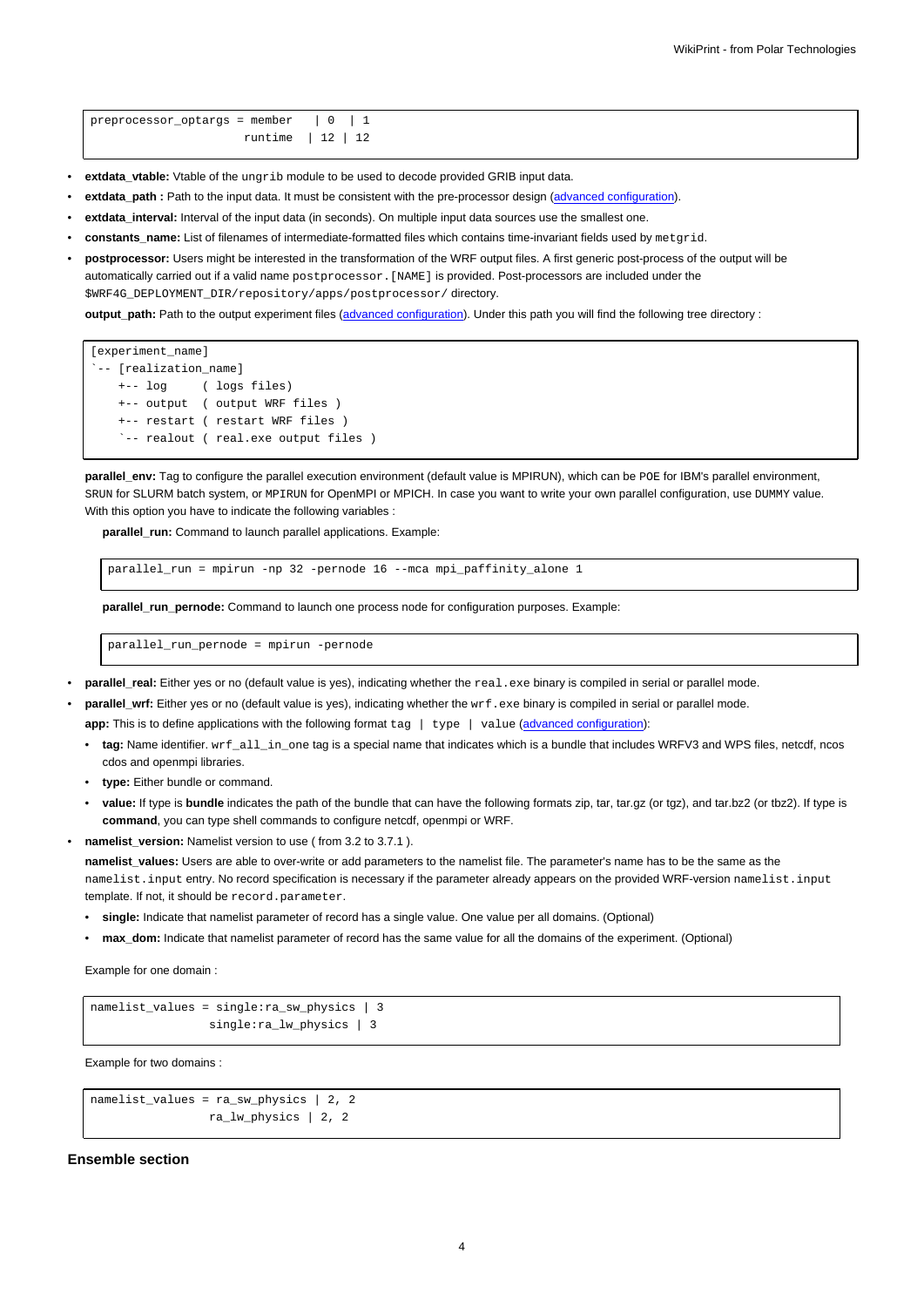Using ensemble sections involve creating independent simulations.

Each ensemble section has to begin with the line [ensemble/tag] followed by key = value entries. This type of section allows to create independent realizations by overloading the key described in DEFAULT section, all keys expect name can be overloaded. Thus, ensemble sections are well-suited for sensitivity studies by modifying physical schemes, initial conditions and boundary conditions, and so on. The following experiment configuration example tries to show how to take advantage of this WRF4G feature by setting two ensemble sections with WRF compiled with two different compilers:

| [DEFAULT]                       |                                                                                          |                                                                                      |  |
|---------------------------------|------------------------------------------------------------------------------------------|--------------------------------------------------------------------------------------|--|
| # Experiment configuration      |                                                                                          |                                                                                      |  |
| name                            | = test                                                                                   |                                                                                      |  |
| # Simulation domain             |                                                                                          |                                                                                      |  |
| max_dom                         | $= 1$                                                                                    |                                                                                      |  |
| # Experiment time-specification |                                                                                          |                                                                                      |  |
| #                               | start_date                                                                               | end_date<br>chunk_size_h                                                             |  |
| date_time                       |                                                                                          | $= 2011 - 08 - 28 - 12:00:00$   2011-08-30-00:00:00<br>12                            |  |
| calendar                        | = standard                                                                               |                                                                                      |  |
| timestep_dxfactor               | $= 6$                                                                                    |                                                                                      |  |
| # Running options               |                                                                                          |                                                                                      |  |
| np                              | $= 1$                                                                                    |                                                                                      |  |
| requirements                    | = $ARCH = "x86_64"$                                                                      |                                                                                      |  |
| clean_after_run                 | = yes                                                                                    |                                                                                      |  |
| save_wps                        | $= no$                                                                                   |                                                                                      |  |
| parallel_env                    | = MPIRUN                                                                                 |                                                                                      |  |
| parallel_real                   | = yes                                                                                    |                                                                                      |  |
| parallel_wrf                    | = yes                                                                                    |                                                                                      |  |
|                                 | # Vtables must exist as Vtable.[input_extdata]                                           |                                                                                      |  |
| extdata_vtable                  | $=$ GFS                                                                                  |                                                                                      |  |
|                                 | # Seconds between global analysis input times                                            |                                                                                      |  |
| extdata_interval                | $= 21600$                                                                                |                                                                                      |  |
| preprocessor                    | = default                                                                                |                                                                                      |  |
| postprocessor                   | $=$ SFC                                                                                  |                                                                                      |  |
| domain_path                     | = /home/user/repository/domains/Santander_50km                                           |                                                                                      |  |
| extdata_path                    | = /home/user/repository/input/NCEP/GFS                                                   |                                                                                      |  |
| output_path                     | = /home/user/test/output                                                                 |                                                                                      |  |
|                                 |                                                                                          | # WRF-namelist parameters. Override namelist.input variables here                    |  |
| namelist_version                | $= 3.4.1$                                                                                |                                                                                      |  |
| namelist_values                 | = spec_bdy_width                                                                         | 10                                                                                   |  |
|                                 | spec_zone                                                                                | 1                                                                                    |  |
|                                 | relax_zone                                                                               | 9                                                                                    |  |
|                                 | feedback                                                                                 | 0                                                                                    |  |
|                                 | history_interval                                                                         | 180                                                                                  |  |
|                                 | frames_per_outfile                                                                       | 3                                                                                    |  |
|                                 | e_vert                                                                                   | 28                                                                                   |  |
|                                 | radt                                                                                     | 15                                                                                   |  |
|                                 | mp_physics                                                                               | 5                                                                                    |  |
|                                 | cu_physics                                                                               | 1                                                                                    |  |
|                                 | ra_lw_physics                                                                            | $\mathbf{1}$                                                                         |  |
|                                 | ra_sw_physics                                                                            | $\mathbf{1}$                                                                         |  |
|                                 | sf_sfclay_physics                                                                        | 2                                                                                    |  |
|                                 | bl_pbl_physics                                                                           | $\overline{2}$                                                                       |  |
|                                 | sf_surface_physics                                                                       | $\overline{2}$                                                                       |  |
|                                 | physics.topo_wind                                                                        | 3                                                                                    |  |
|                                 |                                                                                          |                                                                                      |  |
| [ensemble/gfortran]             |                                                                                          |                                                                                      |  |
| app<br>[ensemble/intel]         | bundle   /home/user/repository/apps/WRF/WRFbin-3.4.1_gfortran.tar.gz<br>= wrf_all_in_one |                                                                                      |  |
|                                 |                                                                                          | = wrf_all_in_one   bundle   /home/user/repository/apps/WRF/WRFbin-3.4.1_intel.tar.gz |  |
| app                             |                                                                                          |                                                                                      |  |
|                                 |                                                                                          |                                                                                      |  |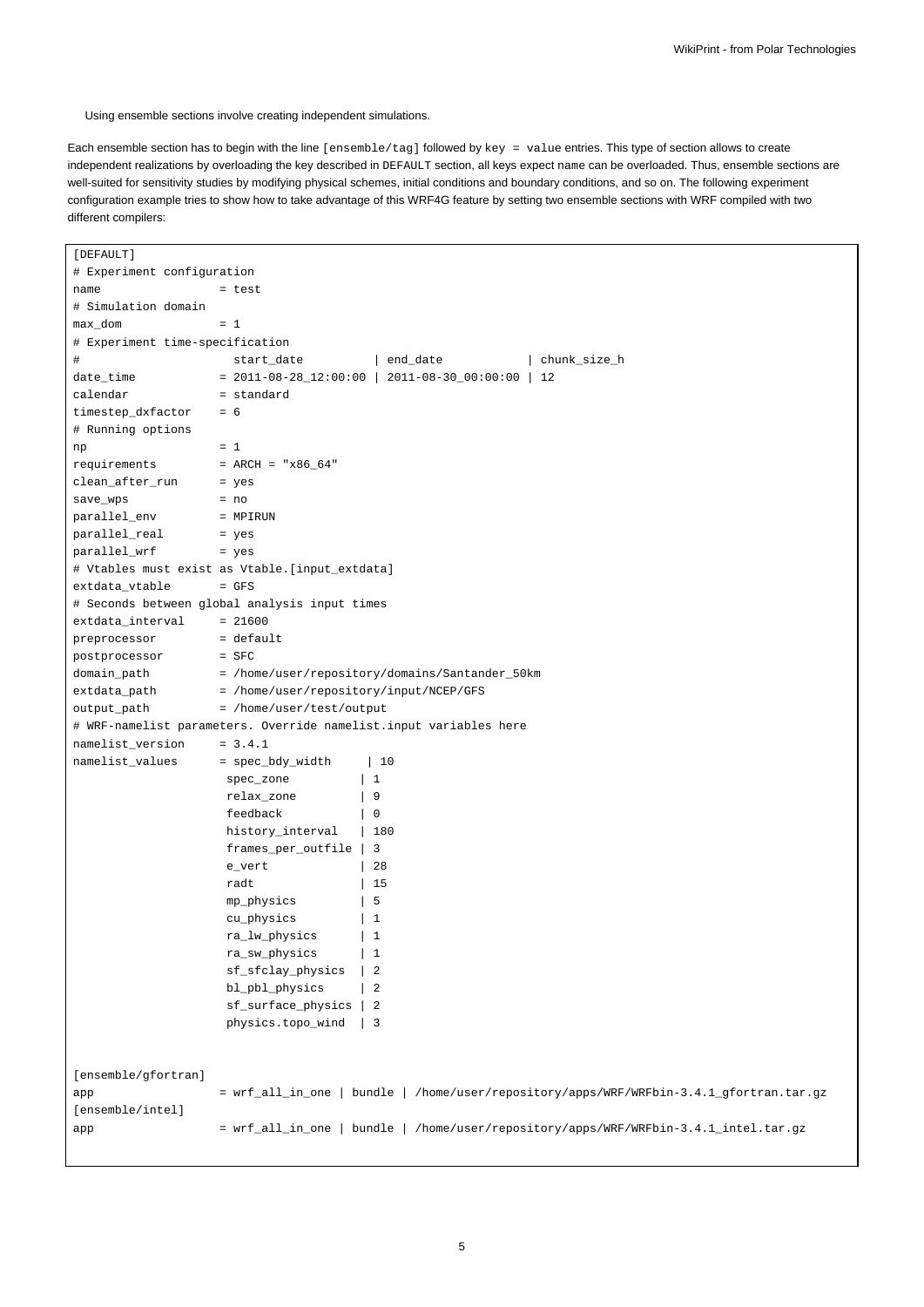#### **Resource section**

Using resource sections do NOT involve creating independent simulations.

Each resource section has to begin with the line [resource/resource\_name] followed by key = value entries. Experiment variables such as clean\_after\_run, save\_wps, parallel\_environment, parallel\_real, parallel\_wrf, domain\_path, preprocessor, extdata\_path, postprocessor, app and output\_path can be defined independently on each computing resource. Therefore, realizations are able to be simulated concurrently on different resources. For instance, different resources usually have different paths :

```
[DEFAULT]
# Experiment configuration
name = test
# Simulation domain
max_d dom = 1# Experiment time-specification
# start_date | end_date | chunk_size_h
date_time = 2011-08-28_12:00:00 | 2011-08-30_00:00:00 | 12
calendar = standard
timestep_dxfactor = 6
# Running options
np = 1requirements = ARCH = "x86_64"clean_after_run = yes
save_wps = no
parallel_env = MPIRUN
parallel_real = yes
parallel_wrf = yes
# Vtables must exist as Vtable.[input_extdata]
extdata_vtable = GFS
# Seconds between global analysis input times
extdata_interval = 21600
preprocessor = default
postprocessor = SFC
# WRF-namelist parameters. Override namelist.input variables here
namelist_version = 3.4.1
namelist_values = spec_bdy_width | 10
                 spec_zone | 1
                 relax_zone | 9
                 feedback | 0
                 history_interval | 180
                 frames_per_outfile | 3
                 e_vert | 28
                 mp_physics | 4
                 radt | 15
                 ra_lw_physics | 3
                 ra_sw_physics | 3
[resource/name_of_resource_1]
app = \text{wrf\_all\_in\_one} | bundle | /home/user/repository/apps/WRF/WRFbin-3.4.1_r2265_gfortran.tar.gz
domain_path = /home/user/repository/domains/Santander_50km
extdata_path = /home/user/repository/input/NCEP/GFS
output_path = /home/user/test/output
[resource/name_of_resource_2]
app = wrf_all_in_one | bundle | /home/user2/repository/apps/WRF/WRFbin-3.4.1_r2265_gfortran.tar.gz
domain_path = /home/user2/repository/domains/Santander_50km
extdata_path = /home/user2/repository/input/NCEP/GFS
output_path = /home/user2/test/output
```
#### **How to create one**